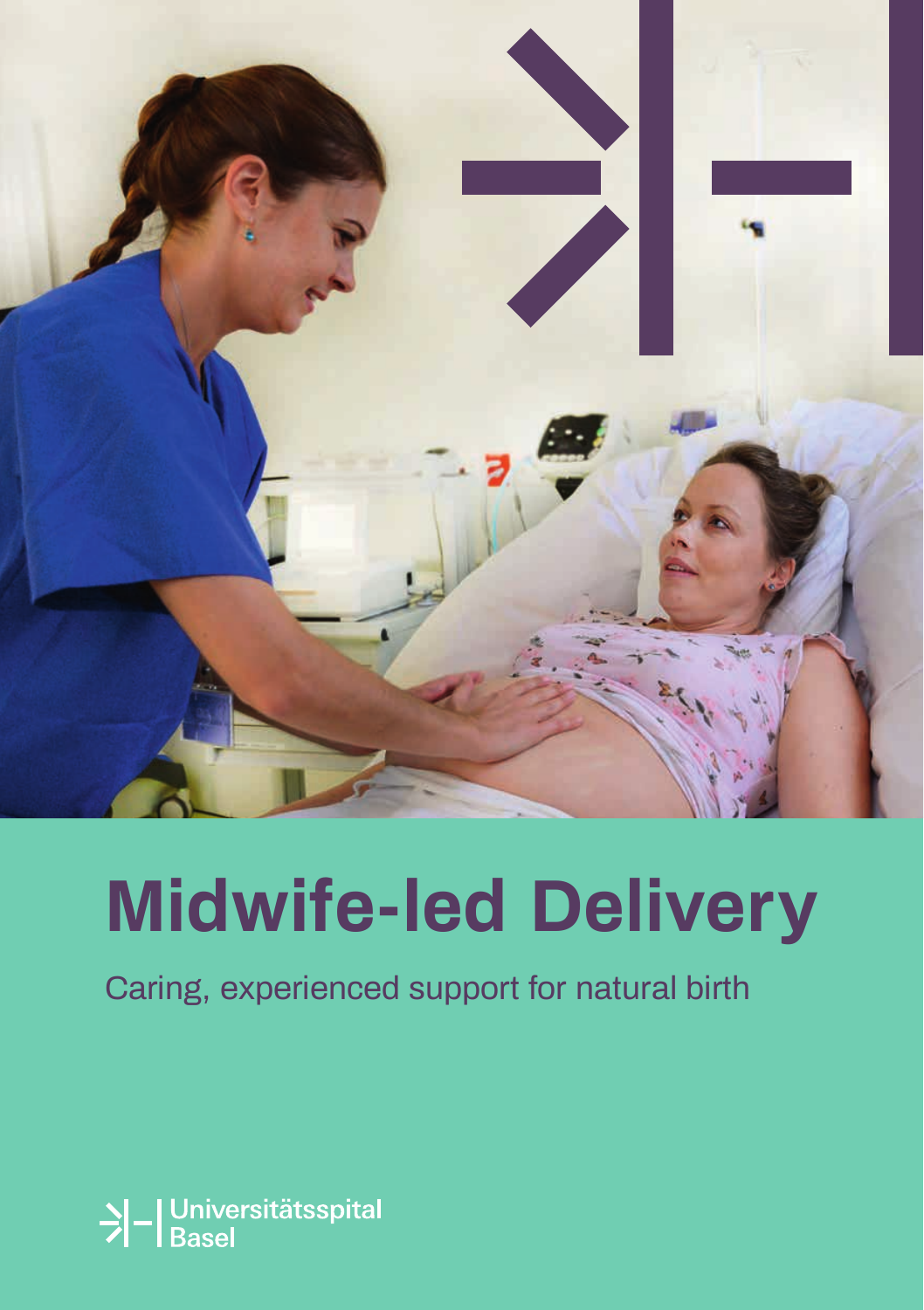## Dear Expectant Parents

Pregnancy, birth and the postpartum period are natural and physiologic events, which in many cases do not need any intervention. Some pregnant women wish to give birth exclusively with a midwife, but at the same time desire the safety and security of a hospital setting.

The hospital midwife-led birth is an established care method in other countries and its advantages have been shown in internationally conducted studies. In Switzerland, this opportunity is relatively new.

If you are interested in having a midwife-led birth at the University Hospital of Basel, we offer counseling sessions around the 36th week of pregnancy, during which the possibility will be explored with you and all your questions can be answered.

#### **A midwife-led delivery is possible if:**

- You are healthy
- Your pregnancy has been uncomplicated
- You have had a counseling session and have been informed about the aspects and criteria for a midwife-led birth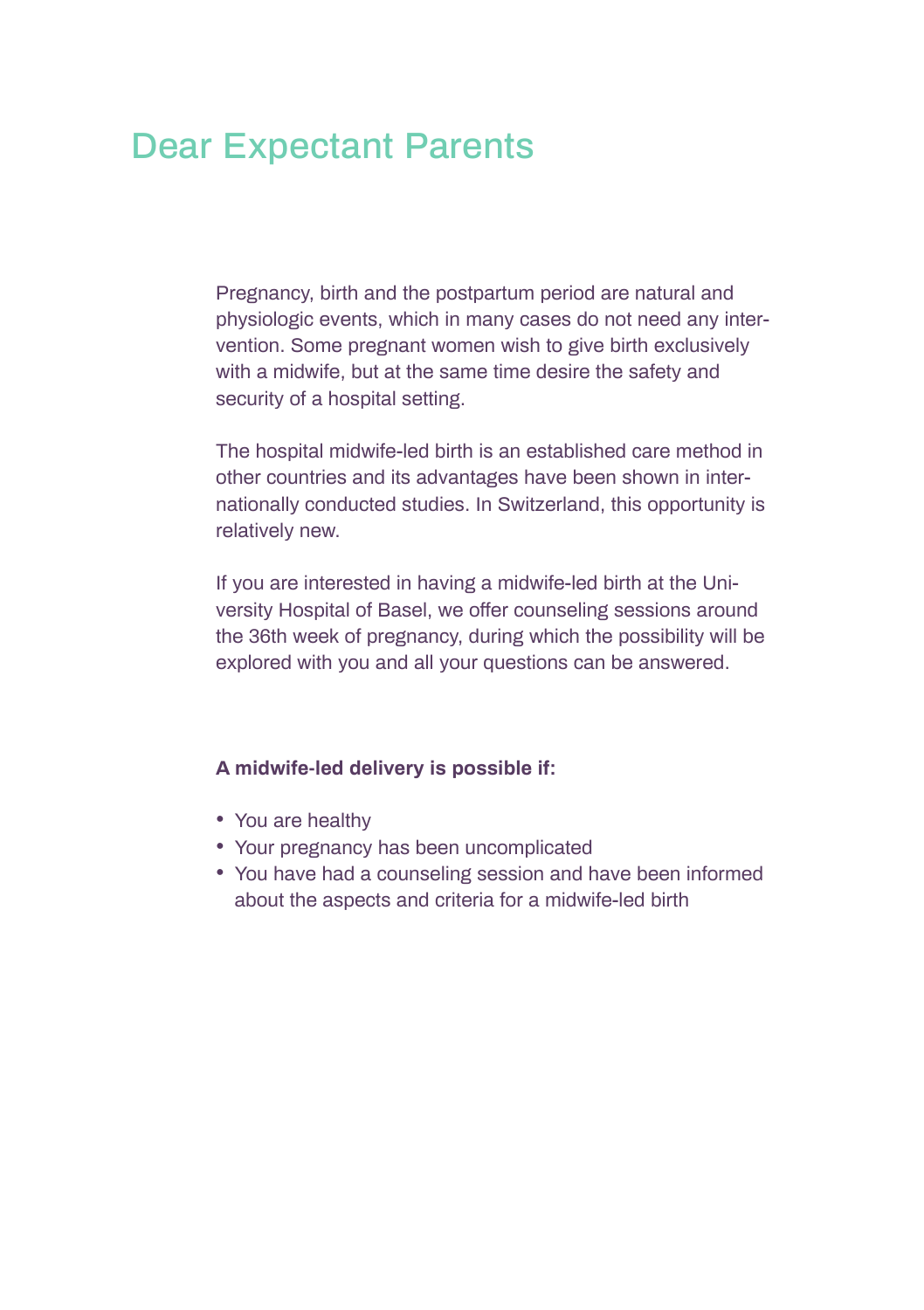## What is a midwife-led birth?

During a midwife-led birth, you will be cared for and supported exclusively by a midwife during the natural birth process. You will receive individual attention and your personal needs met as best as possible. The midwife will monitor the natural progress of labor and intervene only when necessary.

### **Take advantage of a midwife-led birth with the safety and security of our university hospital.**

Labor and delivery take place in the birthing rooms of the Labor Ward. This location allows us to quickly involve a doctor in your care – whether it be an obstetrician, anesthesiologist or neonatologist – should the need unexpectedly arise. The well-established cooperation between these different departments enables a high, round-the-clock level of safety for you and your baby.

If you are interested or have questions, we would be happy to speak to you and can be contacted at tel. +41 (0)61 328 63 81 (Midwife on duty, Women`s Ambulatory Clinic of the University Hospital of Basel).

We wish you and your family all the best and would be pleased to accompany you during the birth of your child.

The Team of the Labor Ward